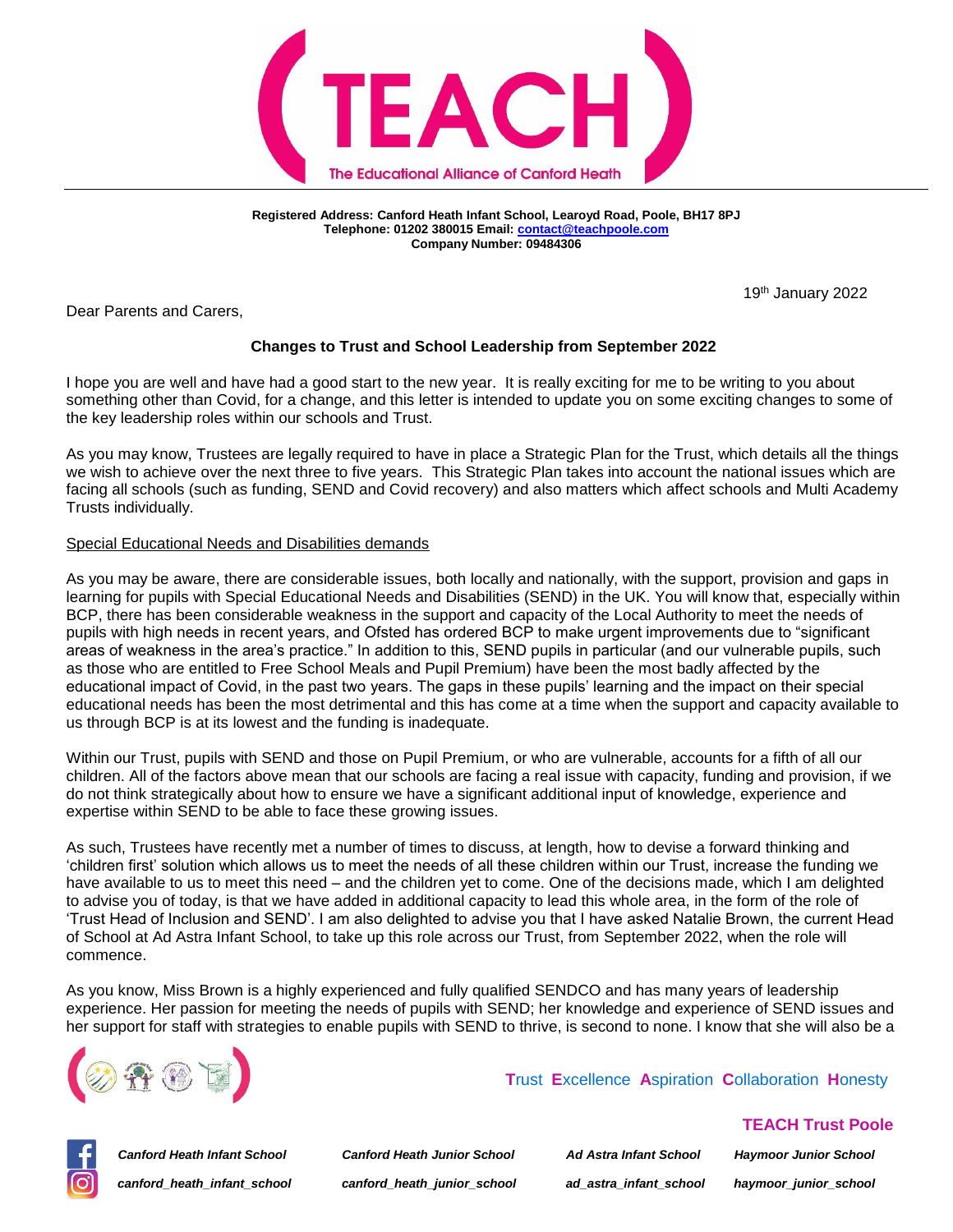wonderful support to the four Inclusion Leaders in the schools and she will be a strong and diligent face of Inclusion for the TEACH Trust, especially when dealing with external agencies to fight for what is needed for our pupils. She will also be the Pupil Premium champion and oversee the standards and provision for these vulnerable pupils.

Miss Brown is very driven by SEND and feels that SEND is where her interest and passion lies for her professional future, so we are delighted that she has agreed to take on this huge and important role within TEACH. However, it will mean that, after three successful years, she will no longer be able to be Head of School at Ad Astra from September, and I know she feels saddened about this at the same time. I know you will join me in congratulating Miss Brown on taking up this new and important role, and to thank her for the great work she has done so far (and continues to do) at Ad Astra. She really has been a fantastic Head of School. As such, we will be advertising for Miss Brown's role at Ad Astra later this month, and I am sure we will secure a great candidate to take over the role in this wonderful school. I know Ad Astra staff, parents and pupils will be surprised by this news, but you will still continue to see Miss Brown working within our Trust - and I have no doubt that we will recruit a fantastic new leader for the school.

#### Head Teachers

One of the highest risks which Trustees have had to consider, which has especially come into perspective over Covidtimes, is succession planning - in particular, what would happen if I myself was suddenly, unexpectedly not around, for example.

As you may know, I am currently the CEO of the MAT, the Accountable Person of Poole SCITT (our teacher training organisation based at Ad Astra) and also the legal Head Teacher for all four schools. This means that, if I were suddenly not here, as well as there being no-one legally accountable for the Trust or Poole SCITT, all four of our schools would have no Head Teacher. This would be a disaster for the Trust, and it is clearly something we would wish to avoid.

As legal Headteacher, there are a number of things which only I, as Head Teacher, can do for the schools. These are things such as: be the lead person in an Ofsted inspection; suspend and permanently exclude pupils; agree the school budgets and staffing structures; high level staff disciplinaries and staff dismissals; hear appeals; determine and agree policy and practice; confirm the curriculum, to name but a few. I am sure people may often wonder what the role of a Head Teacher is and what Head Teachers do all day, but I can assure you, like many jobs, it is very hard to pin down the variety and range of issues a Head Teacher deals with on a daily basis. As such, we have had to look at how we can ensure that, if something happened to me, our Trust is not at risk.

Thankfully, we are now in our third year of having had our wonderful Heads of School in place, which has been a truly excellent model for learning and development for new Head Teachers (I myself undertook this role and learned so much from Sue Pelham whilst she was the legal Head Teacher at Canford Heath, at that time). As you know, Miss Waterhouse is in her fifth year of being in a Head of School role and Mr Wilson, Miss Brown and Mrs Palmer are in their third years of this position. I have no doubt that you will agree with me that they have undertaken the Head of School role exceptionally well, especially during the past few Covid months - a time which would test anybody. They have worked tirelessly in their schools, and with myself and Mrs Spratt working centrally, to take our schools, and Trust, from strength to strength, which is why I am delighted to inform you that, from September 2022, Miss Waterhouse, Mr Wilson and Mrs Palmer will be taking on the role of full, legal Head Teacher of their schools. (As stated, Miss Brown is taking on the fantastic new role of Head of Inclusion and SEND, so the Head Teacher role at Ad Astra will be advertised soon.)

It takes a certain sort of person to be a Head Teacher - it is not a job for everyone - and there is a high turnover and real recruitment issues for this role across the country. Head Teachers need to be able to prioritise; be full of knowledge and skill; be great with people and have a kind heart full of moral purpose for children and staff. And my goodness, they also need resilience in bucket loads! Our Heads of School have shown these qualities in abundance, and I have to say that I am so proud of how they have developed, and the Heads that they have become. I know you will want to join me in congratulating them on their new roles, as this is not only exciting for them, but I know from experience, it is also very daunting!

In reality, as parents and carers, you may not notice any real difference to the wonderful work and presence that they already have in your schools: it will be all the hidden things that will pass to them, from me; which they will undertake, I have no doubt, with expert skill and enthusiasm.



 **T**rust **E**xcellence **A**spiration **C**ollaboration **H**onesty



*Canford Heath Infant School Canford Heath Junior School Ad Astra Infant School Haymoor Junior School canford\_heath\_infant\_school canford\_heath\_junior\_school ad\_astra\_infant\_school haymoor\_junior\_school*

 **TEACH Trust Poole**